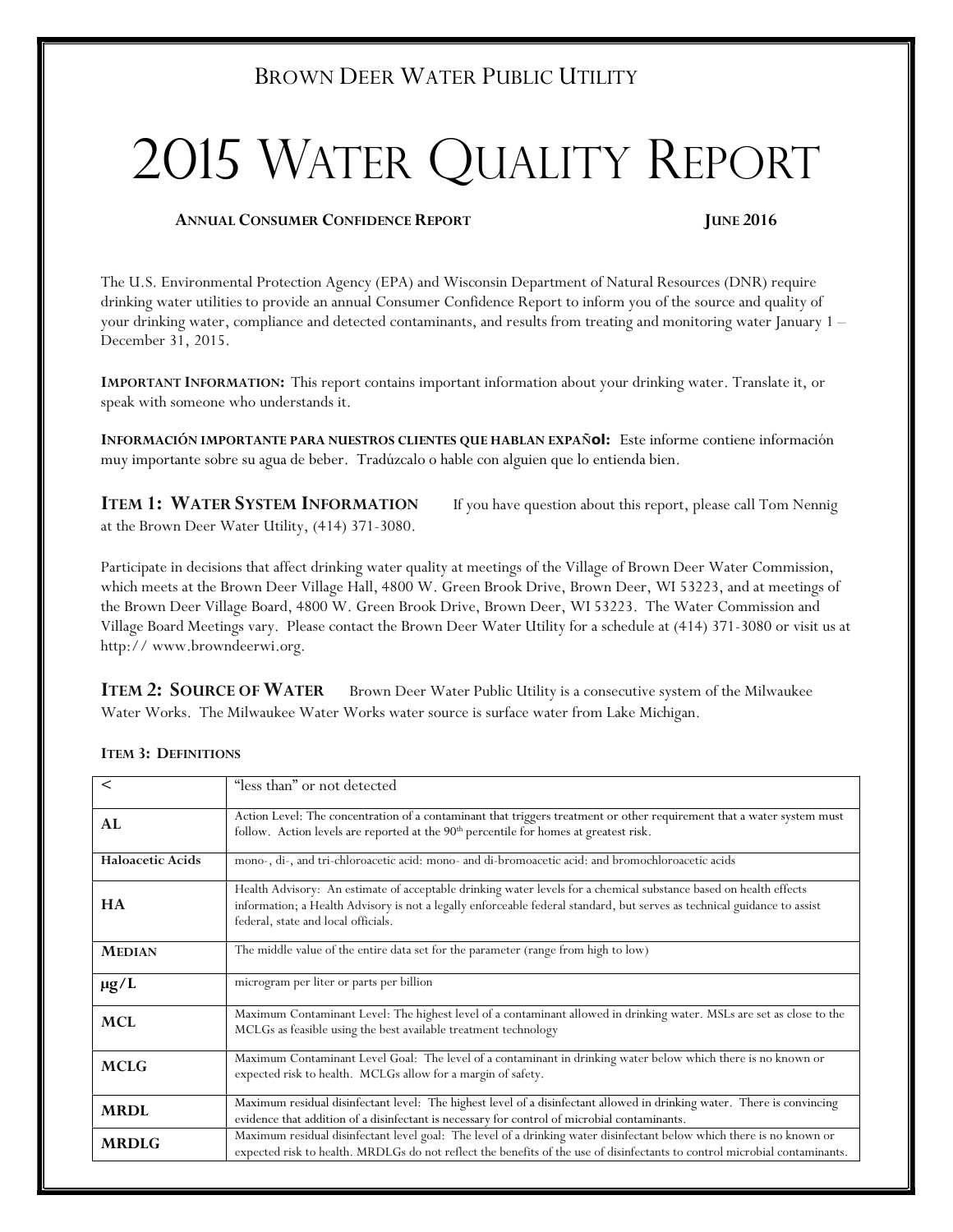| mg/L                   | Milligram per liter or parts per million                                                                                                                                                                                                                                                                                                                                                                                                                                           |
|------------------------|------------------------------------------------------------------------------------------------------------------------------------------------------------------------------------------------------------------------------------------------------------------------------------------------------------------------------------------------------------------------------------------------------------------------------------------------------------------------------------|
| <b>NA</b>              | Not Applicable                                                                                                                                                                                                                                                                                                                                                                                                                                                                     |
| <b>NR</b>              | Not Regulated                                                                                                                                                                                                                                                                                                                                                                                                                                                                      |
| <b>NTU</b>             | Nephelometric Turbidity Unit: A unit to measure turbidity                                                                                                                                                                                                                                                                                                                                                                                                                          |
| pCi/L                  | Picocuries per Liter: A measure of radioactivity. A picocurie is $10^{-12}$ curies                                                                                                                                                                                                                                                                                                                                                                                                 |
| <b>RAA</b>             | Running Annual Average: The average of four quarterly samples collected in one 12-month period.                                                                                                                                                                                                                                                                                                                                                                                    |
| <b>TT</b>              | Treatment Technique: A required process intended to reduce the level of a contaminant in drinking water                                                                                                                                                                                                                                                                                                                                                                            |
| <b>Trihalomethanes</b> | TTHMs: Chloroform, bromodichloromethane, dibromochloromethane, and bromoform                                                                                                                                                                                                                                                                                                                                                                                                       |
| Turbidity              | Turbidity has no health effects. However, turbidity can interfere with disinfection and provide a medium for microbial<br>growth. Turbidity may indicate the presence of disease-causing organisms. These organisms include bacteria, viruses, and<br>parasites that can cause symptoms such as nausea, cramps, diarrhea, and associated headaches. For 2015, the highest<br>combined filter effluent value detected or Maximum Value was 0.21 NTU and < 0.3 NTU 100% of the time. |

## ITEM 4: DETECTED CONTAMINANTS

The table below shows the regulated contaminants detected in Brown Deer's drinking water during 2015. It also includes any detected contaminants found in the recently completed (2013) Unregulated Contaminant Monitoring Rule – Phase 3 (UCMR-3) mandatory monitoring program. All contaminant levels are within applicable state and federal laws. The table contains the name of each contaminant, the highest level regulated (Maximum Contaminant Level, or MCL), the ideal goals for public health (Maximum Contaminant Level Goal, or MCLG), the median value detected, the usual sources of such contamination, and footnotes explaining the findings and units of measurement. The presence of a substance in drinking water does not necessarily indicate the water poses a health risk. Certain quantities of some substances are essential to good health, but excessive quantities can be hazardous.

| <b>SUBSTANCE</b>            | <b>IDEAL</b><br><b>GOALS</b><br>(MCLG) | <b>HIGHEST</b><br><b>LEVEL</b><br><b>ALLOWED</b><br>(MCL) | <b>MEDIAN</b><br><b>VALUE</b> | <b>HIGHEST</b><br><b>LEVEL</b><br><b>DETECTED</b> | SOURCE(S) OF<br><b>CONTAMINANT</b>            | <b>MEETS</b><br><b>STANDARD</b> |
|-----------------------------|----------------------------------------|-----------------------------------------------------------|-------------------------------|---------------------------------------------------|-----------------------------------------------|---------------------------------|
|                             |                                        |                                                           |                               |                                                   |                                               |                                 |
| Aluminum                    | $0.2$ mg/L                             | <b>NR</b>                                                 | 0.046<br>mg/L                 | $0.117$ mg/L                                      | Water treatment additive;<br>Natural deposits | NR                              |
| Barium                      | $2$ mg/L                               | $2$ mg/L                                                  | 0.018<br>mg/L                 | $0.018$ mg/L                                      | Natural deposits                              | $\sqrt{ }$                      |
| Bromochloroacetic<br>acid   | NA                                     | Regulated as<br>a group<br>(HAAS)                         | $<$ 1 µg/L                    | $2.0 \mu g/L$                                     | Byproduct of drinking<br>water disinfection   | $\sqrt{ }$                      |
| Bromodichloroacetic<br>acid | NA                                     | Regulated as<br>a group<br>(HAAS)                         | $1.2 \mu g/L$                 | $1.8 \mu g/L$                                     | Byproduct of drinking<br>water disinfection   | $\sqrt{ }$                      |
| <b>Bromate</b>              | $10 \mu g/L$                           | $10 \mu g/L$<br>(RAA)                                     | $<$ 3 µg/L<br><b>RAA</b>      | $5.4 \mu g/L$                                     | Byproduct of drinking<br>water disinfection   | $\sqrt{}$                       |
| Bromodichloro-<br>methane   | NA                                     | Regulated as<br>a group<br>(TTHMs)                        | $2.9 \mu g/L$                 | $3.7 \mu g/L$                                     | Byproduct of drinking<br>water disinfection   | $\sqrt{ }$                      |
| Chloroform                  | NA                                     | Regulated as<br>a group<br>(TTHMs)                        | $2.4\mu g/L$                  | $3.6 \mu g/L$                                     | Byproduct of drinking<br>water disinfection   | $\sqrt{ }$                      |
| Coliform bacteria,<br>Total | Zero                                   | $<$ 5% of all<br>monthly<br>samples                       | Zero                          | Zero                                              | Naturally present in the<br>Environment       | $\sqrt{ }$                      |
| Chlorite                    | $0.8$ mg/L                             | $1.0 \,\mathrm{mg/L}$                                     | 0.002<br>mg/L                 | 0.0099<br>mg/L                                    | Byproduct of drinking<br>water disinfection   | $\sqrt{ }$                      |
| Chlorate**                  | NA                                     | NR                                                        | $25.5 \ \mu g/L$              | $26 \mu g/L$                                      | Byproduct of drinking<br>water disinfection   | <b>NR</b>                       |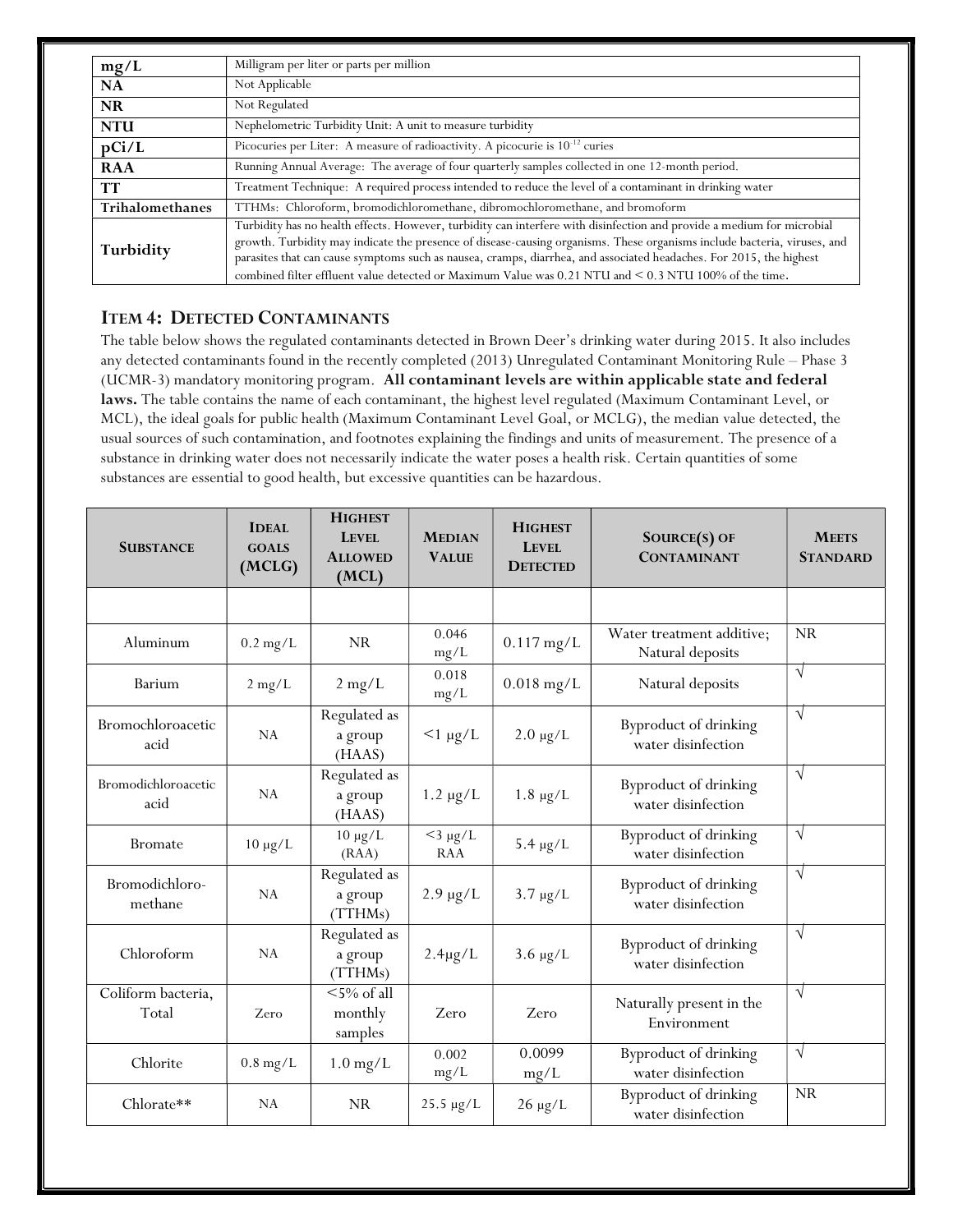| <b>SUBSTANCE</b>                      | <b>IDEAL</b><br><b>GOALS</b><br>(MCLG)1 | <b>HIGHEST</b><br><b>LEVEL</b><br><b>ALLOWED</b><br>(MCL) | <b>MEDIAN</b><br><b>VALUE</b>       | <b>HIGHEST</b><br><b>LEVEL</b><br><b>DETECTED</b> | SOURCE(S) OF<br><b>CONTAMINANT</b>            | <b>MEET</b><br><b>STANDARDS</b> |
|---------------------------------------|-----------------------------------------|-----------------------------------------------------------|-------------------------------------|---------------------------------------------------|-----------------------------------------------|---------------------------------|
| Chlorine, total<br>Chloride           | $4 \text{ mg/L}$                        | $4 \text{ mg/L}$                                          | $0.82$ mg/L                         | 1.39mg/L                                          | Residual of drinking water<br>disinfection    | $\sqrt{}$                       |
| Chloride                              | $250$ mg/L                              | NR.                                                       | $13.5 \text{ mg/L}$                 | $14.0$ mg/L                                       | Natural deposits and road<br>salt             | NR                              |
| Chromium,<br>Hexavalent**             | NA                                      | <b>NR</b>                                                 | $0.165 \mu g/L$                     | $017 \mu g/L$                                     | Natural deposits                              | <b>NR</b>                       |
| Chromium, Total**                     | NA                                      | $100 \mu g/L$                                             | $0.215 \mu g/L$                     | $0.22 \mu g/L$                                    | Natural deposits                              | $\sqrt{}$                       |
| Copper                                | 1300 µg/L                               | 1300 µg/L<br>(AL)                                         | $>022 \mu g/L$<br>(AL)              | $152 \mu g/L$                                     | Corrosion of household<br>plumbing systems    | $\sqrt{ }$                      |
| Dibromodichloro-<br>methane           | NA                                      | Regulated as<br>a group<br>(TTHMs)                        | $2.2 \mu g/L$                       | $2.8 \mu g/L$                                     | Byproduct of drinking<br>water disinfection   | $\sqrt{ }$                      |
| Dichloroacetic acid                   | NA                                      | Regulated as<br>a group<br>(HAAS)                         | $2.15 \mu g/L$                      | $5.3 \mu g/L$                                     | Byproduct of drinking<br>water disinfection   | $\sqrt{ }$                      |
| Fluoride                              | $4 \text{ mg/L}$                        | $4$ mg/L                                                  | $0.54$ mg/L                         | $0.60$ mg/L                                       | Water treatment additive;<br>Natural deposits | $\sqrt{ }$                      |
| Gross Alpha<br>particles              | Zero                                    | 15 pCi/L                                                  | $1.86$ pCi/L                        | $3.42$ pCi/L                                      | Natural deposits                              | $\sqrt{ }$                      |
| Gross Beta particles                  | Zero                                    | 50pCi/L                                                   | $3.9$ pCi/L                         | $4.0$ pCi/L                                       | Natural deposits                              | $\sqrt{}$                       |
| Haloacetic Acids,<br>total            | NA                                      | $60 \mu g/L$                                              | $3.8 \mu g/L$                       | $9.6 \mu g/L$                                     | Byproduct of drinking<br>water disinfection   | $\sqrt{}$                       |
| Heterotrophic Plate<br>Count Bacteria | NA                                      | <b>TT</b>                                                 | Met<br>Requirement                  | Met<br>Requirement                                | Naturally present in the<br>environment       | $\sqrt{ }$                      |
| Iron                                  | $0.30$ mg/L                             | $\rm NR$                                                  | $0.004$ mg/L                        | $0.038$ mg/L                                      | Natural deposits                              | <b>NR</b>                       |
| Lead                                  | Zero                                    | $15 \mu g/L (AL)$                                         | $>1 \mu g/L$<br>(AL)                | $11 \mu g/L$                                      | Corrosion of household<br>plumbing systems    | $\sqrt{}$                       |
| Nitrate, as N                         | $10.0$ mg/L                             | $10.0$ mg/L                                               | $0.30$ mg/L                         | $0.30$ mg/L                                       | Natural deposits & farm<br>runoff             | $\sqrt{ }$                      |
| Molybdenum**                          | NA                                      | <b>NR</b>                                                 | <b>ND</b>                           | <b>ND</b>                                         | Natural deposits                              | NR                              |
| pH                                    | NA                                      | 6.5 to 8.5                                                | 7.63                                | 7.88                                              | Naturally present in the<br>environment       |                                 |
| Perchloate (UCMR-<br>1 Contaminant)   | NA                                      | Regulation<br>Pending                                     | $0.10 \mu g/L$                      | $0.10 \mu g/L$                                    | Byproduct of drinking<br>water disinfection   | <b>NR</b>                       |
| Radium, combined<br>$226 + 228$       | Zero                                    | 5pCi/L                                                    | $1.20$ pCi/L                        | $1.51$ pCi/L                                      | Natural deposits                              | $\sqrt{ }$                      |
| Strontium**                           | NA                                      | <b>NR</b>                                                 | $120 \mu g/L$                       | $120 \mu g/L$                                     | Natural deposits                              | NR.                             |
| Sulfate                               | $500$ mg/L                              | ${\rm NR}$                                                | 28.7 mg/L                           | $32.8$ mg/L                                       | Natural deposits                              | ${\rm NR}$                      |
| Trihalomethanes,<br>total             | NA                                      | $80 \mu g/L$                                              | $7.0 \mu g/L$                       | $10 \mu g/L$                                      | Byproduct of drinking<br>water disinfection   | $\sqrt{}$                       |
| <b>Total Dissolved</b><br>Solids      | 500                                     | <b>NR</b>                                                 | $179 \text{ mg/L}$                  | $206$ mg/L                                        | Natural deposits                              | NR                              |
| Trichloroacetic acid                  | ${\rm NA}$                              | Regulated as<br>a group<br>(HAAS)                         | $< 0.5 \mu g/L$                     | $1.0 \mu g/L$                                     | Byproduct of drinking<br>water disinfection   | $\sqrt{}$                       |
| Turbidity                             | NA                                      | $<$ 0.3 NTU<br>95% of the<br>time                         | $0.03$ NTU<br>$95\%$ of the<br>time | 0.21 NTU 1-<br>day max                            | Natural deposits                              | $\sqrt{}$                       |
| Uranium, total                        | Zero                                    | $30 \mu g/L$                                              | $0.23 \mu g/L$                      | $0.25 \mu g/L$                                    | Natural deposits                              | $\sqrt{ }$                      |
| Vanadium**                            | NA                                      | <b>NR</b>                                                 | $0.235 \mu g/L$                     | $0.24 \mu g/L$                                    | Natural deposits                              | NR.                             |
|                                       |                                         | $\sim$ $\sim$ $\sim$ $\sim$                               |                                     |                                                   |                                               |                                 |

\*\* Data from 2015, the most recent UCMR sampling period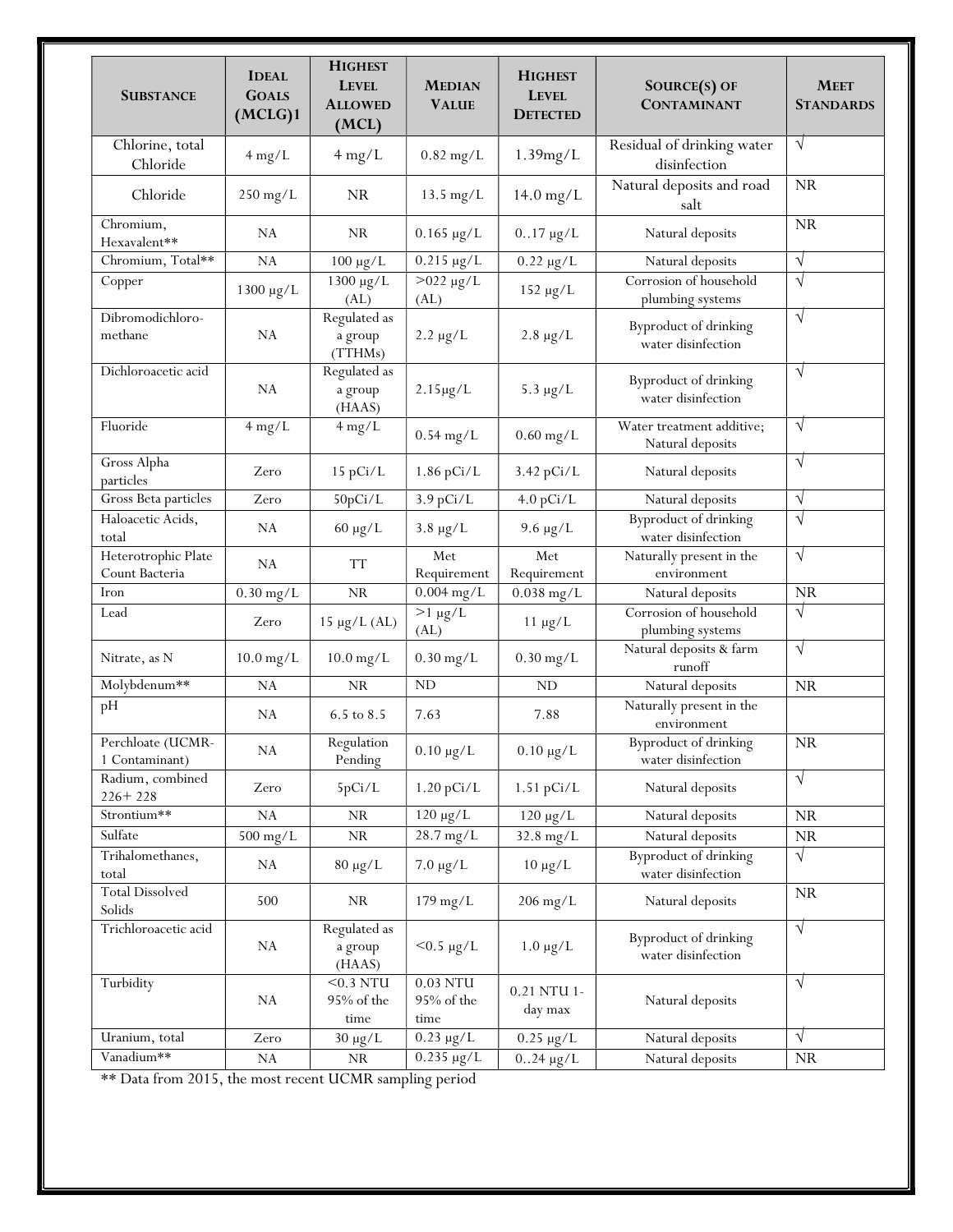# ITEM 5: INFORMATION ON MONITORING FOR CRYPTOSPORIDIUM, RADON, AND OTHER CONTAMINANTS (IF DETECTED)

Cryptosporidium was not detected in any of 24 source water samples during 2015. There were no detections of Cryptosporidium in the finished water in 2015.

Brown Deer's water supplier, Milwaukee Water Works, is recognized as a national leader in providing safe, high-quality drinking water that complies with all state and federal drinking water standards. In addition, MWW is known for its extensive water quality monitoring program that goes well above and beyond basic requirements. This monitoring and screening program includes organisms and substances that are not yet regulated, but considered of emerging concern and/or under study for possible effects on public health.

The table below shows the unregulated substances detected in Milwaukee's drinking water during 2015. There is no known adverse health effect from these substances in drinking water at these levels. The complete list of over 500 substances tested for can be found at milwaukee.gov/water/about/WaterQuality

| Substance                   | <b>Range of Values</b><br><b>Detected</b> |
|-----------------------------|-------------------------------------------|
| Aldehydes, Total            | $<$ 0.5 - 7.2 $\mu$ g/L                   |
| Ammonia <sup>1</sup> , as N | $0.33 - 0.54$ mg/L                        |
| Boron <sup>2</sup>          | $0.025$ mg/L                              |
| <b>Bromide</b>              | $0.017 - 0.041$ mg/L                      |
| Bromochloroacetonitrile     | $0.5 - 1.0 \text{ µg/L}$                  |
| Calcium                     | $34 \text{ mg/L}$                         |
| Chloropicrin                | $\frac{1}{6}$ - 1.4 $\mu$ g/L             |
| Dibromoacetonitrile         | $0.7 - 1.3 \mu g/L$                       |
| Dichloroacetonitrile        | $< 0.5 - 0.9$ µg/L                        |
| Dichloropropanone           | $< 0.5 - 0.5 \mu g/L$                     |
| Erucylamide                 | $6.8 \ \mu g/L$                           |
| Gallium                     | $0.001$ mg/L                              |
| Isophorone <sup>3</sup>     | $0.12 \mu g/L$                            |
| Lithium                     | $2.3 \mu g/L$                             |
| Magnesium                   | 12mg/L                                    |
| Magnesium Hardness          | $43 - 60$ mg/L                            |
| Phosphate, as PO4           | $1.82 - 2.39$ mg/L                        |
| Potassium                   | $1.4 - 1.7$ mg/L                          |
| Rubidium                    | $1.1 \mu g/L$                             |
| Silica                      | 1.95-2.0 mg/L                             |
| Sodium                      | $9.5 - 14.4$ mg/L                         |
| Total Organic Carbon        | 1.2-1.4 $mg/L$                            |
| Total Organic Carbon        | $1.2 - 1.4$ mg/L                          |
| Trichloropropanone          | $< 0.5 - 0.6 \mu g/L$                     |

#### Definitions

< "less than" or not detected

HA Health Advisory: An estimate of acceptable drinking water levels for a chemical substance based on health effects information; a Health Advisory is not a legally enforceable federal standard, but serves as technical guidance to assist federal, state and local officials. μg/L microgram per liter or parts per billion

mg/L milligram per liter or parts per million

<sup>1</sup>Ammonia has a lifetime HA of 30 mg/L  $2B$ oron has a lifetime HA of 6 mg/L

3 Isophorone has a lifetime HA of 100 µg /L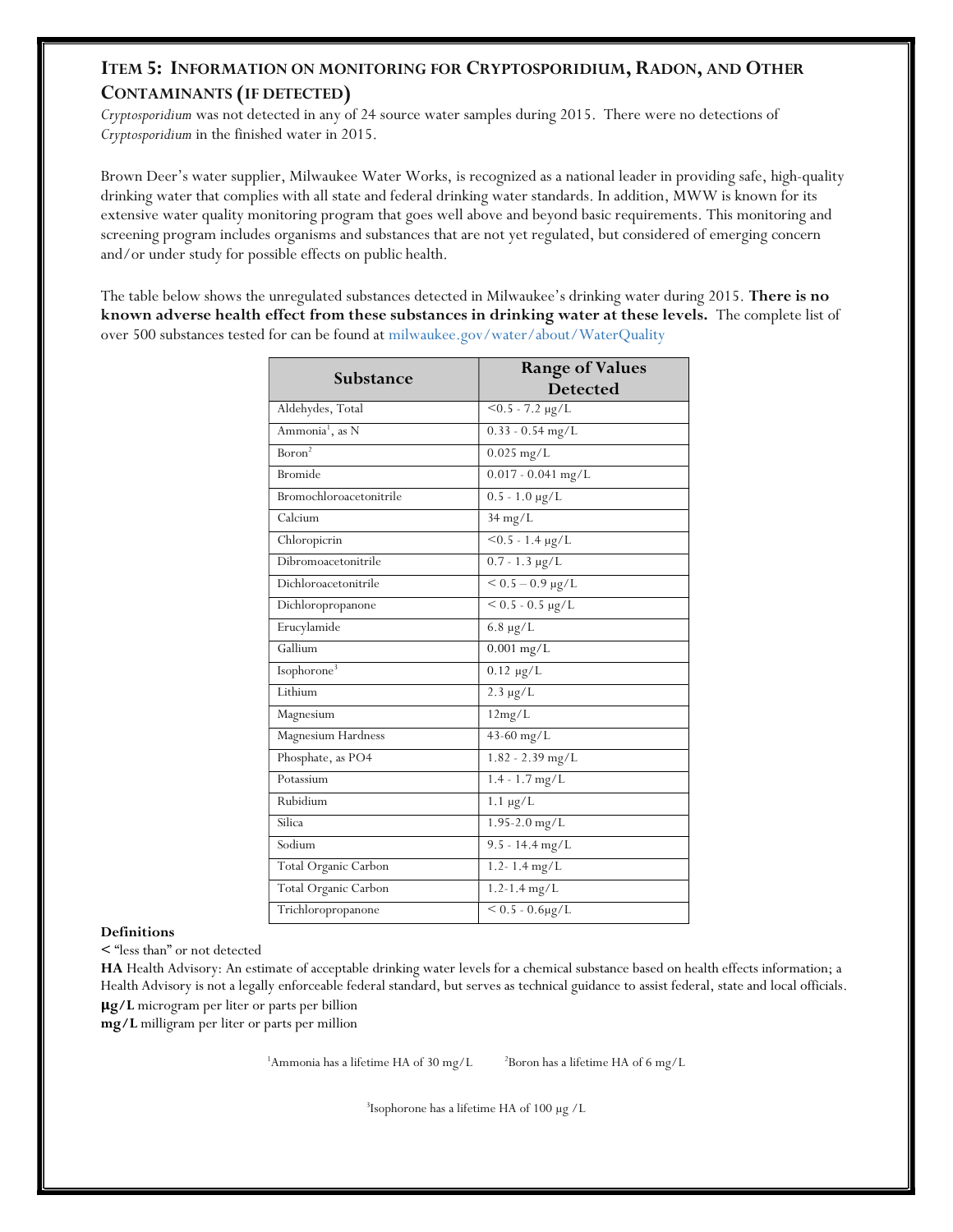#### ITEM 6: COMPLIANCE WITH OTHER DRINKING WATER REGULATIONS

Brown Deer Water Public Utility had no MCL exceedances. Milwaukee Water Works, from whom Brown Deer purchases its water, had one monitoring violation, or Notice of Non-Compliance, of the Safe Drinking Water Act in 2015; the First QTR Disinfection By-Products compliance monitoring samples were collected one day early, outside the designated compliance sample collection window. A Tier 3 Public Notification was issued on September 5, 2015.

### **ITEM 7: VARIANCES AND EXEMPTIONS** (not applicable)

### ITEM 8: REQUIRED EDUCATION INFORMATION

As water flows through rivers and lakes and over land surfaces, naturally occurring substances may be dissolved in the water that reaches Lake Michigan. These substances are referred to as contaminants. Surface water sources may be highly susceptible to contaminants. Surface water is also affected by animal and human activities. Read the DNR Source Water Assessment for Milwaukee at milwaukee.gov/water/WaterQuality.htm. Contaminants that may be present in source water include microbial contaminants such as viruses, protozoa and bacteria; inorganic contaminants such as salts and metals, pesticides and herbicides, organic chemical contaminants, and radioactive contaminants.

To ensure that tap water is safe to drink, the EPA prescribes regulations which limit the amount of certain contaminants in water provided by public water systems. Drinking water, including bottled water, may reasonably be expected to contain at least small amounts of some contaminants. The presence of contaminants does not necessarily indicate that the water poses a health risk. More information about contaminants and potential health effects can be obtained by calling the Environmental Protection Agency's Safe Drinking Water Hotline, 800-426-4791. The table of contaminants detected by the Milwaukee Water Works is on pages 2-4 of this report.

### HEALTH PRECAUTIONS

Some people may be more vulnerable to contaminants in drinking water than the general population. Immunocompromised persons such as persons with cancer undergoing chemotherapy, persons who have undergone organ transplants, people with HIV/AIDS or other immune system disorders, some elderly, and infants can be particularly at risk from infections. These people should seek advice about drinking tap water from their health care providers. EPA/CDC (Centers for Disease Control) guidelines on appropriate means to lessen the risk of infection by Cryptosporidium and other microbial contaminants are available from the Environmental Protection Agency's Safe Drinking Water Hotline at 800-426-4791, and the CDC at cdc.gov/parasites/crypto.

#### CRYPTOSPORIDIUM

Cryptosporidium is a microscopic protozoan that when ingested, can result in diarrhea, fever, and other gastrointestinal symptoms. In collaboration with the Milwaukee Health Department, we consider Cryptosporidium detection a priority, and since 1993, we have continued to test source and treated water for Cryptosporidium. The organism is found in many surface water sources (lakes, rivers, streams) and comes from human and animal wastes in the watershed. The risk of Cryptosporidium from drinking water in Milwaukee has been reduced to extremely low levels by an effective treatment combination including ozone disinfection, coagulation, sedimentation, biologically active filtration, and chloramine disinfection

The Milwaukee Water Works provides a brochure based on EPA and CDC guidelines on appropriate means to lessen the risk of infection by Cryptosporidium. Obtain a copy from our Customer Service Center, (414) 286-2830, or at milwaukee.gov/water/about/WaterQuality.htm; scroll down to Resource Links, choose "Information for Persons with High Risk Immune Systems."